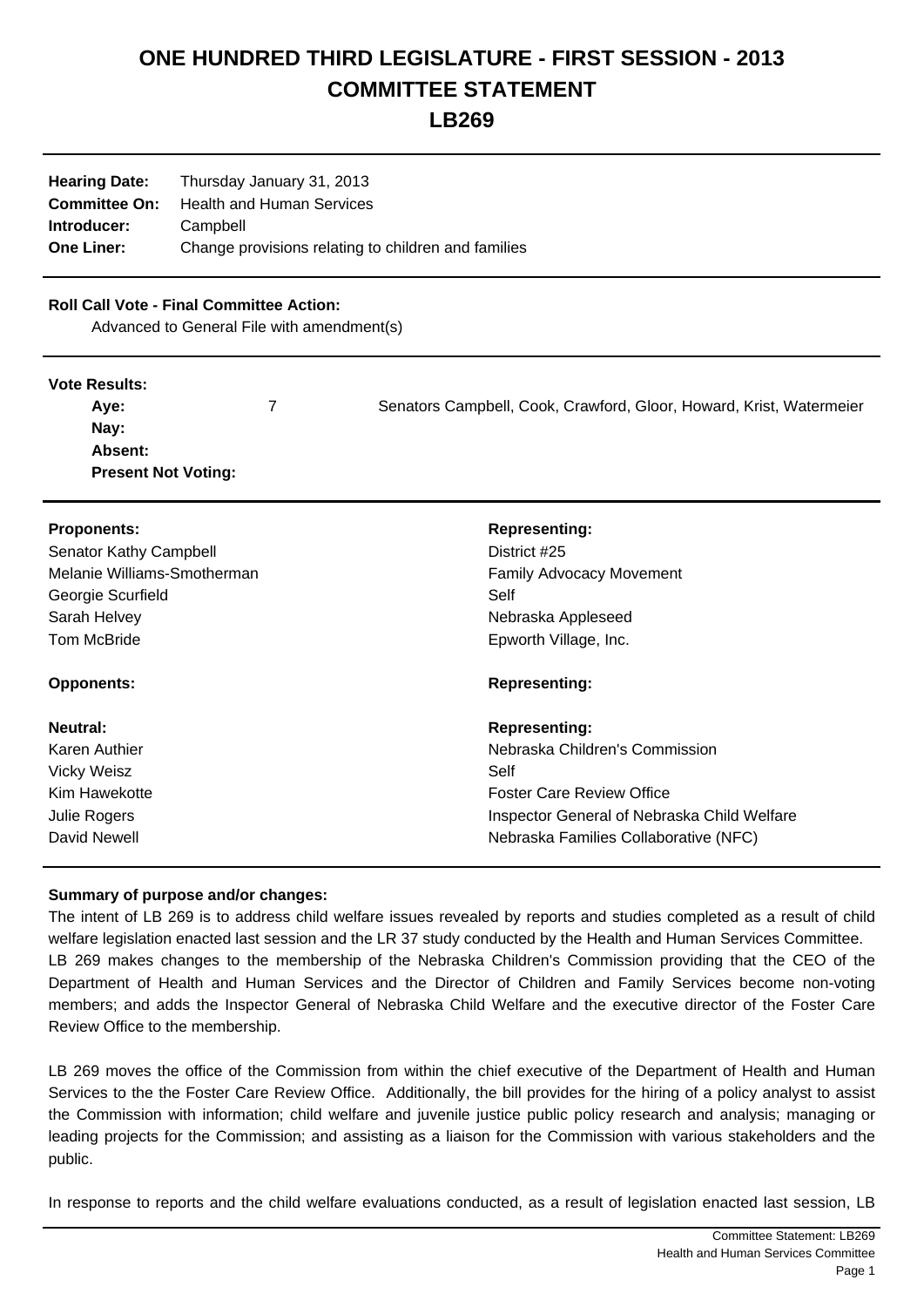269 takes actions to increase Nebraska's Title IV-E funding. It is important to note, that for most of the Title IV-E revenue maximization recommendation, CFS can claim retroactively eight quarters. The bill:

 First, it increases reimbursement for Title IV-E administrative costs for foster care "candidates," children who are still in their homes but who are receiving services to prevent placement. This issue was suggested in both the Child Welfare Evaluation conducted under LB 1160 (2012) and the Medicaid Analysis under LB 821 (2012). If the State claims administrative costs for case management for candidate children, fifty percent of the administrative claims could be eligible for Title IV-E funding. Administration for Children and Families (ACF) allows for reimbursement of administrative costs the department incurs for a candidate for foster care if the State is providing reasonable efforts to keep the child in his or her home and re-determines, at least every six months, that the child remains at imminent risk of removal from the home. This may be done through including in case plans of voluntary, non-court involved children and children who are wards of the state but in their own home, when appropriate, that in home services are being provided to prevent children from being in out of home, foster placement. Accordingly, LB 269 amends Nebr. Rev. Stat. 43-285, a statute relating to juveniles who are wards of the department. A case plan for the care, placement, services, and permanency for the juvenile and his or her family is developed by the department and reviewed by the court at least every six months. The bill adds language to the statute that when the plan includes the provision of services in order that the juvenile can remain in his or her home and such services are to prevent out-of-home placement, the plan shall be prepared and shall clearly state that the services described in the plan are to prevent placement and that absent preventative services, foster care is the planned arrangement. Additionally, the bill amends Nebr. Rev. Stat. 68-1207 that requires in noncourt and voluntary cases, when any child welfare services are provided as a result of a child safety assessment, that the department shall develop a case plan. LB 269 adds that the case plan shall clearly indicate, when appropriate, that children are receiving services to prevent out-of-home placement and that, absent preventive services, foster care is the planned arrangement for the child.

 Second, in order to receive Title IV-E reimbursement, children must be placed in a licensed placement in accordance with ACF regulations. The LB 820 Final Title IV-E Report (2012) stated that the majority, approximately 52% of children in Nebraska, are ineligible for Title IV-E reimbursement due to the child's placement in an unlicensed home. The cross-system Medicaid Analysis report that was completed as a result of LB 821 (2012) recommended that the department should work with child specific and relative providers to understand barriers to licensure and assist with removing those barriers. Additionally, the report stated that new foster care licensing regulations would allow for more relatives to be licensed. Accordingly, LB 269 requires the department to adopt and promulgate rules and regs for new foster home licensing requirements that ensure children's safety, health, and well-being but minimize the use of licensing mandates for non-safety issues. The rules are to provide alternatives to address non-safety issues regarding housing and provide assistance to families in overcoming licensing barriers, especially in child-specific, relative and kinship placements. This change will also increase the option of claiming Title IV-E revenue through the Guardianship Assistance Program (GAP). In order to be eligible for GAP subsidy a child must have been Title IV-E eligible for the six months leading up to guardianship. Because of current licensing guidelines most relatives are not licensed foster care providers thus most youth who would be candidate for this subsidy are ineligible. (As a result of a request of the Department the deadline for complinace with these rules and regs change will be extended.)

 Third, the cross system Medicaid Analysis also found that the department was not capturing all possible maintenance costs on Title IV-E maintenance claims. The report recommends that Nebraska submit allowable maintenance costs for reimbursement that would include 1) personal incidental: personal hygiene; cosmetics; over-the-counter medications and special dietary foods; infant and toddler supplies, including high chairs and diapers; fees related to activities, such as Boy/Girl Scouts; special lessons, including horseback riding; graduation fees; and miscellaneous items such as stamps, envelopes, writing paper, film etc.; 2) school supplies; 3) clothing; 4) transportation, allowable for reasonable travel to child's home for visitation and for a child to remain in the school in which he or she was enrolled at the time of placement; and 5) respite care- short term care provided by a licensed foster care provider. The bill requires that on or before July 1, 2013 the department shall develop a policy for reimbursement of all allowable foster care maintenance costs.

 Fourth, the Medicaid Analysis report recommended that Nebraska pursue Title IV-E claiming for services provided through the Nebraska Juvenile Service Delivery Project (NJSDP). Currently the pilot is only funded through general funds. While not a large number of youth participating in the pilot will be eligible for IV-E, it would be advantageous for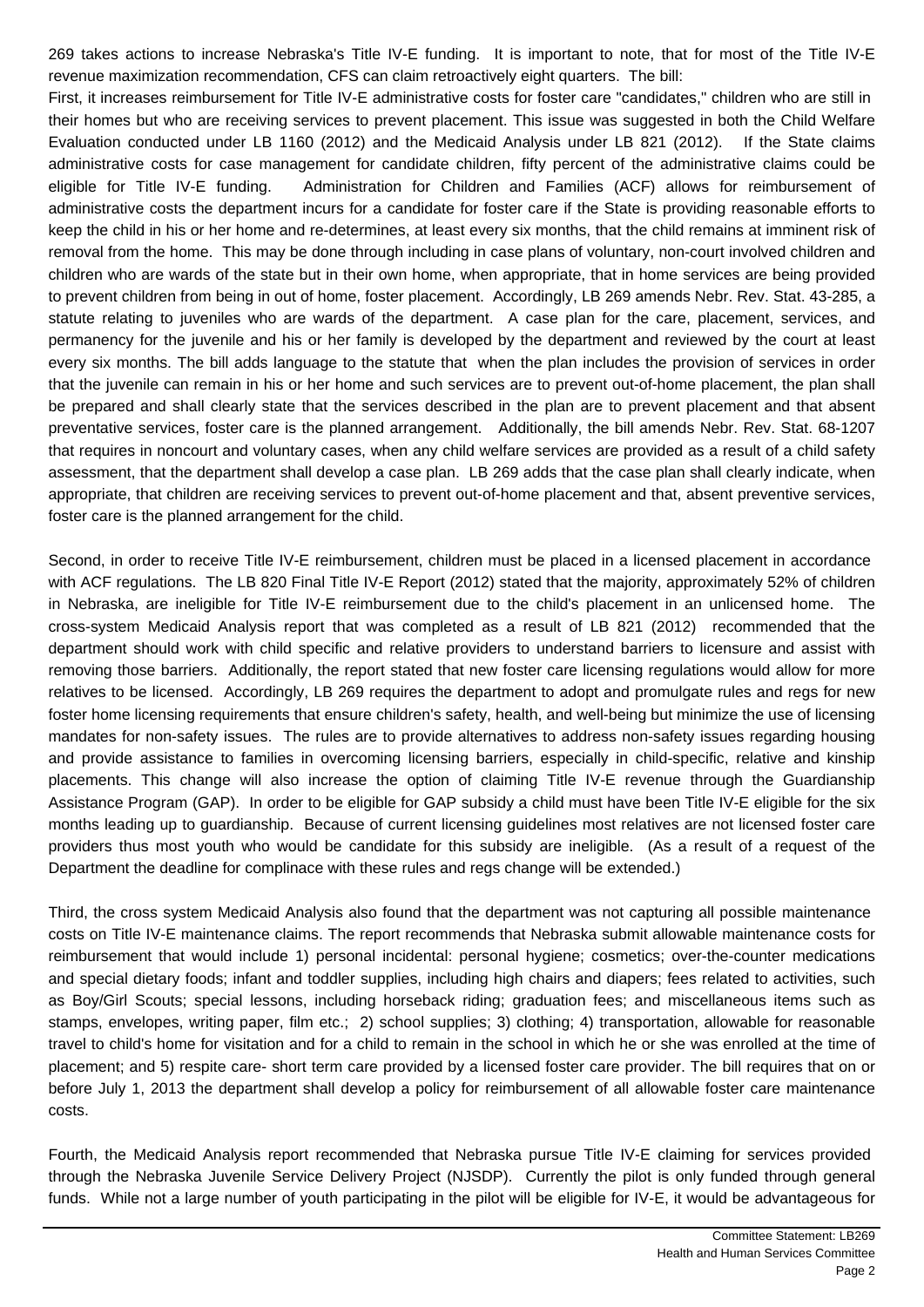the state to maximize federal reimbursement where possible. LB 269 requires on or before July 1, 2012 the department to apply for reimbursement under Title IV-E for costs associated with the NJSDP and those funds to be provided to probation for reimbursement of expenses incurred by the NJSDP.

 Fifth, currently training costs under the NFC Lead Agency Pilot Program are not eligible for federal reimbursement. For funding to become available, training would have to be provided by the department, or a contractor. Accordingly, in order to capture Title IV-E funds and to facilitate consistency in training of all case manages, LB 269 requires the same program for initial training of case mangers to be provided by the same entity, either the department or a contractor, to all case managers, whether public or private. The national consultant who completed the Child Welfare Evaluation required by LB 1160 (2012), identified concerns regarding NFC's quality of training, supervised field experience, lack of experience, and lack of follow through regarding Family Team Meetings, notification of court dates, review of files and, additionally, the high level of staff turnover. Also, issues were raised in the same report regarding the department's lack of accountability or quality assurance of training, and a lack of a requirement that new caseworkers pass an examination demonstrating the knowledge needed to take on a caseload. LB 269, in addition to using the same entity and same program for all state training requires that if a contractor is utilized for initial training of case mangers the department shall create a formal system for measuring the quality of training. All case managers shall complete a formal assessment process after initial training to demonstrate competency prior to assuming responsibilities as a case manager. The LB 1160 (2012) Child Welfare Evaluation indicates that very few of the outcomes achieved either privately or publicly approach what they should be...families are often not provided the casework visits, the services, or the involvement in their own case planning that are necessary for successful outcomes...family-centered services are needed as a permanent standard which reflects an ongoing commitment to preserve families whenever that can be done safely. The Evlauation stated that becoming family-centered will require an approach that views the job of casework as making families better capable of protecting their own children rather than one of replacing those families with the child welfare system. LB 269 focuses on the necessity to train caseworkers with the same program and by the same entity in a training curriculum that includes: an understanding of the benefits of utilizing evidence-based and promising casework practices; guaranteeing service providers' fidelity to evidence-based, family-centered casework practices; and a commitment to evidence-based, family-centered casework practices that utilize a least restrictive approach for children and families.

 Finally, LR 269 makes some basic requirements regarding child welfare contracting. The LR 37 Report completed by the Health and Human Service Committee in 2011 indicated repeatedly that the lack of financial readiness of the lead agencies to enable them to complete their contracts had a devastating impact on Nebraska's child welfare system, the results of which are continuing today, including in the number of foster care homes and child welfare services. This finding of lack of financial stability and the cost to the system, especially children, families and foster parents, was specified by the Nebraska Auditor of Public Accounts Report, the Legislative Fiscal Office Report and the Legislative Performance Audit Report, which were reviewed and included in the LR 37 report. Additionally, both the Child Welfare Evaluation and the Medicaid Analysis indicated continuing issues with the department regarding child welfare provider contracts. The Child Welfare Evaluation found a lack of verification of services provided under contracts, limited to no quality assurance requirement or outcome measures built into contracts,and no unannounced site visits. Additionally the Evaluation stated that, in regards to the Lead Agency Pilot, without a resolution to financial stability question, the question of whether outcomes can improve may be moot. The Medicaid Analysis recommended that the department implement increased level of provider management including: 1) service outcomes in provider contracts, 2) monitoring procedures (not only providing services but tracking if families improve after receiving services and if the service needs of children are fully addressed); 3) accountability measures, including requirement of evidence base practice for each core service offering and provider "scorecards" to help measure the effectiveness of service providers. Scorecards would rate providers based on efficiency, outcomes, costs and client satisfaction. LB 269 begins with the contract basics in response to LR 37, the Evaluation and Report , of requiring that child welfare providers show financial stability prior to contracting for services; do not inhibit service development by prohibiting "non-compete clauses" in contracts; and requires the department to complete unannounced site visits.

#### **Explanation of amendments:**

The Committee Amendment makes technical changes to LB 269 and addresses additional child welfare issues.